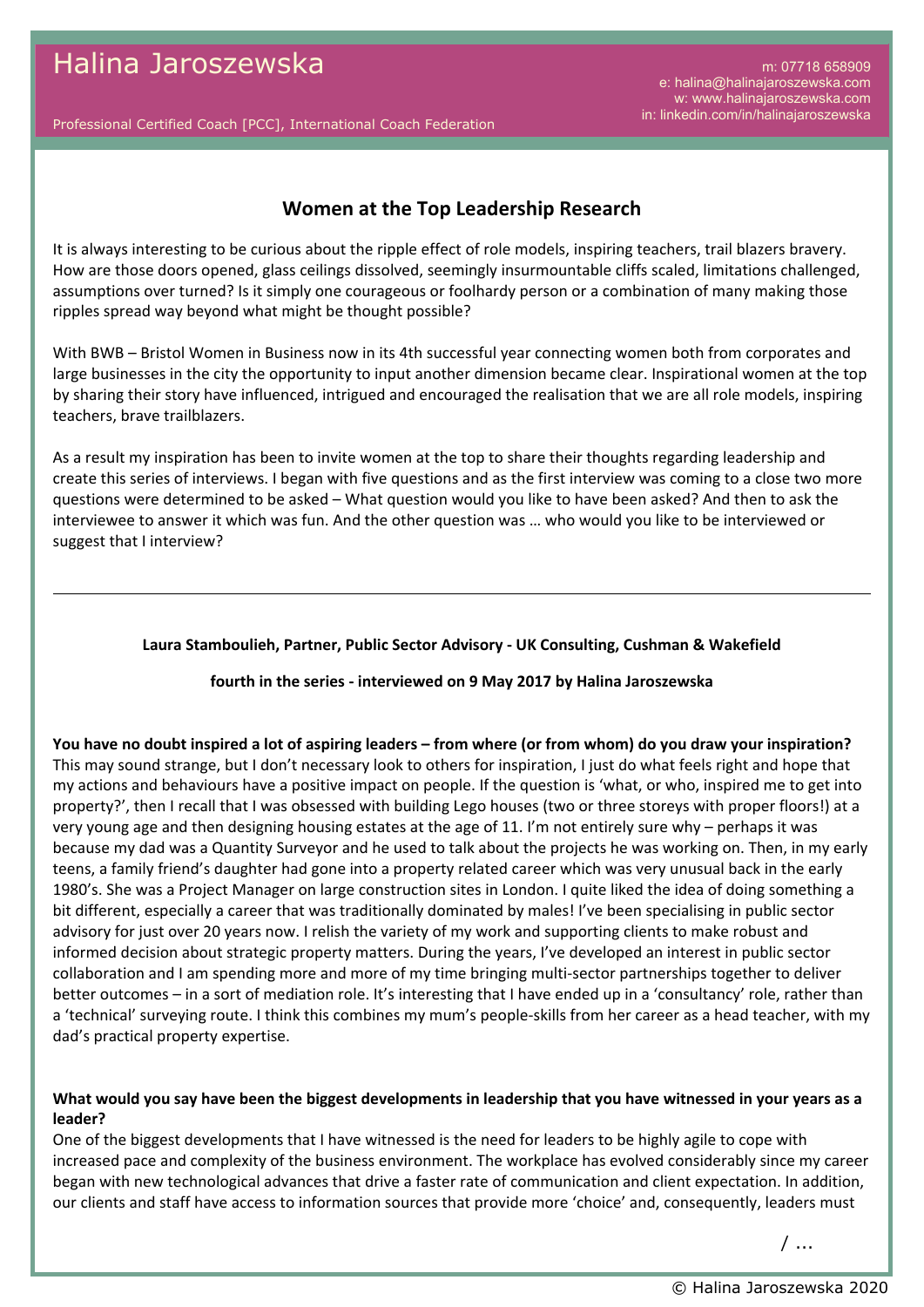be in a highly competitive state at all times to prevent 'business leakage'.

From an equality and diversity perspective, I am pleased to see more female leaders but, sadly, there are still too few in the boardroom within the property industry. I was a member of Cushman & Wakefield's equality and diversity group (now called Inspire) for a couple of years during which time I led the Gender workstream. It was clear that attracting talented women into our business in the early stages of their career is not an issue for us, but retaining them is the challenge – particularly once they enter motherhood. Moving forwards, I suspect that this may become an increasing challenge for our talented males too, as many are now sharing childcare duties and require similar levels of flexibility. This will be an issue for leaders to address moving forwards.

# **What do you think are the most significant trends and challenges faced by leadership today?**

I think the retention of talented staff will become more and more of an issue for a variety of reasons. Traditionally, staff have been committed to their employer (a job for life etc), but I have noticed a big change in this, particularly in the past 5 years. Now, the younger generations appear to welcome change and want to experience new things. This makes them bolder in their decision making and prepared to put their 'careers' on hold whilst taking time out to satisfy their curiosities eg. travelling the world. Linked to this, I constantly wonder what role technology will play in the future when our youngsters (and future workforce) are just so absorbed by social media. What will they expect from their working environments? What role will 'the office' play in the future?

I also think that leaders will become more and more challenged to ensure that their business, service lines and advice is bespoke to the needs of clients and of an extremely high quality to counterbalance the commoditisation of services. As trends, such as the GIG economy kick in, society can access solutions and answers more quickly (and more cheaply) potentially putting traditional services out of business. Purple Brick is a prime example of estate agency becoming a 'virtual' service. Robots are, allegedly, being taught to 'feel' and 'think' but I think we are a long way off robots being able to give professional advice. It is therefore vital that leaders make their organisations the 'advisor of choice' and capable of interpreting outcomes and providing high quality advice, and accept that the 'process-y' elements of service can perhaps be done 'virtually'.

# **What do you think today's leaders should be doing to keep moving leadership to a new level?**

It's easy to think of leadership as just being something that occurs at the top of an organisation, but it obviously happens at all levels. Maintaining and nurturing a pipeline of leaders is vital. All too often, however, people are put in a position of 'leadership' because of their title, but not because they are skilled at being a leader. Whether you are a first-time manager or leading and managing at the top of an organisation, I think it is essential that the right leadership skills are possessed, or proactively developed by the organisation.

In maintaining the pipeline, I think that women should be given equal opportunities to men and that this will require senior leaders to highlight 'talent' and talk to them about future leadership responsibilities and the support they require – otherwise we will not get females into the board room.

Finally, I think that leaders should have the courage to stand aside and let others take the baton when it is time to do so, where this is possible. It is about having self-awareness.

### **What advice would you give to young aspiring leaders?**

You can't be a good leader without a good team. This sometimes requires 'difficult' discussions, but if they are undertaken in a productive manner, then this will lead to positive results. Outwardly praising the successes of team members, and not taking the praise for yourself, is also important.

I would warn against 'the ego' and overtly operating a hierarchy. It may be acceptable to 'have an ego' amongst one's competitors, but having a high opinion of yourself in the company of colleagues is a turn off and does not always command respect. The hierarchical approach to leadership is not productive in my view and can also repel staff. Whilst it is important to have a 'leader', staff need to understand that, in a day to day working environment, they are equals, and the only thing differentiating them from colleagues is their experience and capability.

/ ...